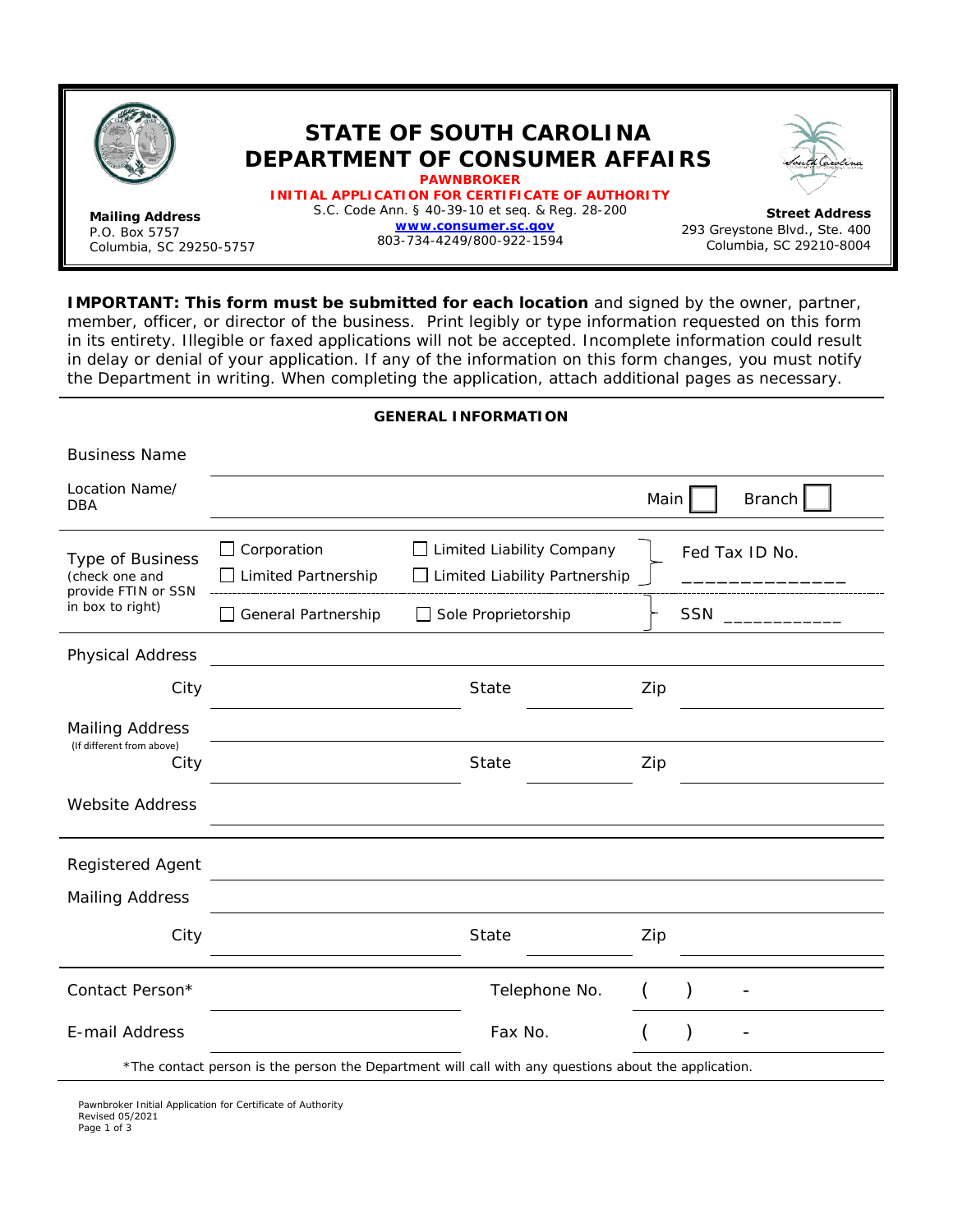## **QUESTIONS**

1. List all business owners, partners, members, officers, directors, employees or other persons occupying a similar status directly or indirectly controlling the pawnshop. Attach a separate sheet if more space is needed.

|    | (Last name, first name and title)                                                                                                                                                   | (Last name, first name and title) |     |    |  |
|----|-------------------------------------------------------------------------------------------------------------------------------------------------------------------------------------|-----------------------------------|-----|----|--|
|    | (Last name, first name and title)                                                                                                                                                   | (Last name, first name and title) |     |    |  |
|    | (Last name, first name and title)                                                                                                                                                   | (Last name, first name and title) |     |    |  |
|    |                                                                                                                                                                                     |                                   | Yes | No |  |
| 2. | Has any State or Federal regulatory agency ever imposed a sanction, suspension,<br>revocation, or other disciplinary action against any of the individuals listed in<br>Question 1? |                                   |     |    |  |
|    | If "Yes," attach explanation and copy of action taken.                                                                                                                              |                                   |     |    |  |
| 3. | Has any State or Federal regulatory agency ever denied an application or refused<br>to renew a registration or license of any of the individuals listed in Question 1?              |                                   |     |    |  |
|    | If "Yes," attach explanation and copy of action taken.                                                                                                                              |                                   |     |    |  |

## **CHECKLIST**

Please use this checklist to verify your application is complete. Incomplete information could result in delay or denial of your application.

| $\Box$ Filing fee in the amount of \$275.00                                                                                                                                                                                                                            |
|------------------------------------------------------------------------------------------------------------------------------------------------------------------------------------------------------------------------------------------------------------------------|
| $\Box$ S.C. Secretary of State Certificate of Existence/Authority<br>(only if business is a corporation, limited partnership, limited liability partnership, or limited liability company)<br>To request electronically, go to https://web.sc.gov/SOSDocumentRetrieval |
| Proof of adequate insurance coverage for all pledged goods in the event of loss by fire, the                                                                                                                                                                           |

| $\Box$ Proof of adequate insurance coverage for all pledged goods in the event of loss by fire, theft |  |
|-------------------------------------------------------------------------------------------------------|--|
| burglary or liability to the pledger                                                                  |  |

 $\Box$  Bond in the amount of \$16,275.00 (must be the original) or Bond Continuation

| <b>Bond Company</b> |  |
|---------------------|--|
| Name:               |  |

Bond No.:

Owner/Employee Verification Form **for every person listed in Question 1.**

Criminal Background Check Attestation **for every person listed in Question 1**.